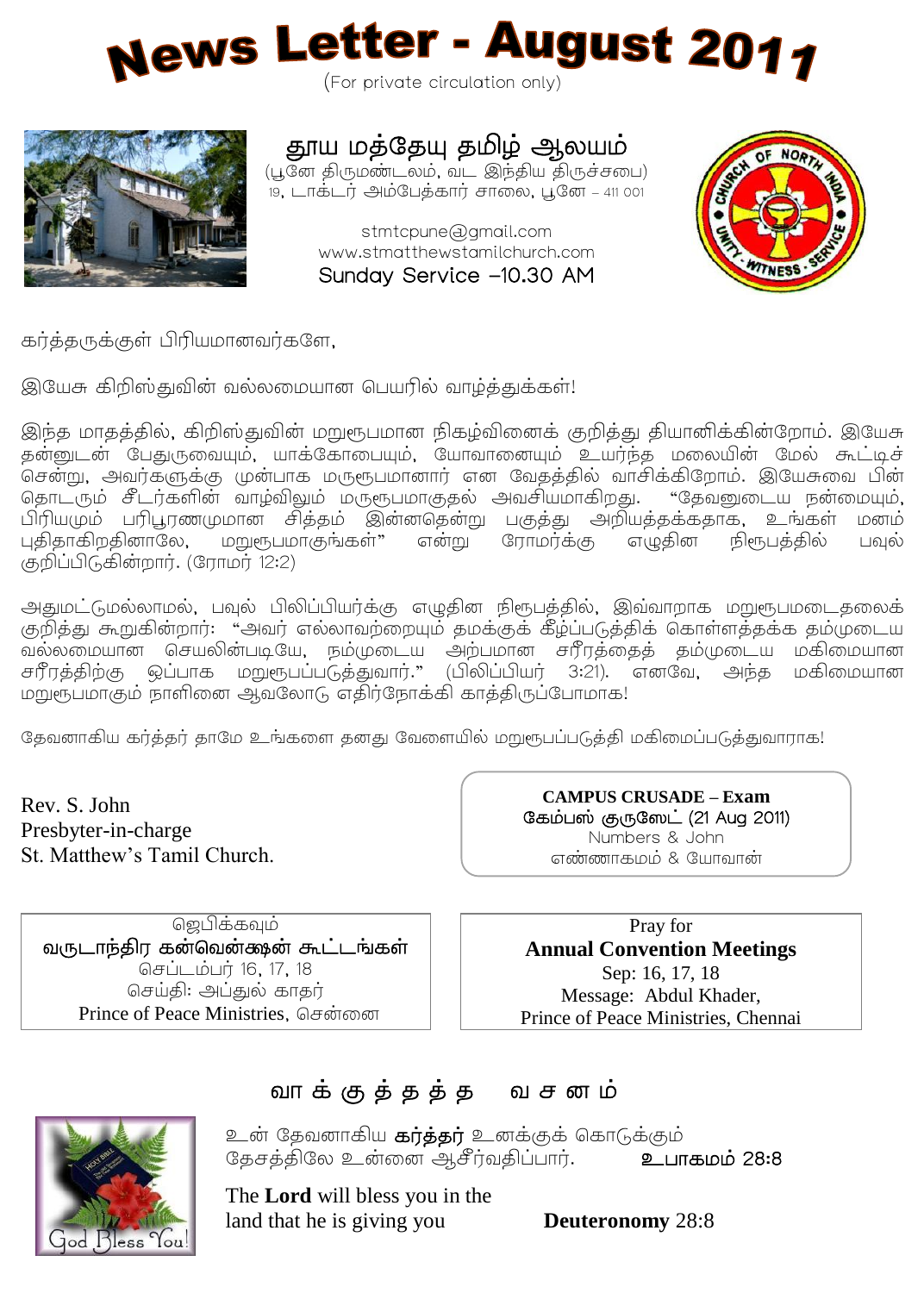# **Sermon Topics -**

**7 th August 2011** 8<sup>th</sup> Sunday after Pentecost **14th August 2011** 9<sup>th</sup> Sunday after Pentecost **21st August 2011** 10<sup>th</sup> Sunday after Pentecost **28th August 2011** 11<sup>th</sup> Sunday after Pentecost **Jesus teaches us to be bold in God's service** Psalm 56; Isaiah 41.8-13; Phil 1.27-30; Matt. 10.24-33 **The messengers of God are often unheeded** Psalm 106.1-23; Exodus 32.1-14; Romans 10.13-21; Matt 11.16-24 **God cares for those who are heavily burdened** Psalm 121; Exodus 19.1-8; Hebrews 4.14-5.5; Matt 11.25-30 **We are judged by our words, which reveal what is in our hearts** Psalm 141.1-9; Jeremiah 23.23-32; James 3.1-12; Matt. 12-31-37

# **Birthday Wishes! -** பிறந்த நாள் வாழ்த்துக்கள்!

1 st Mr. Lucas David Aruldas 2<sup>nd</sup> Mr. Gideon Christian 4<sup>th</sup> Mr. Rocky Aruldas 6<sup>th</sup> Mrs. Amelia John  $6<sup>th</sup>$  Miss Angelrosy R. Joseph 7<sup>th</sup> Mrs. Ruby George 7<sup>th</sup> Miss Caroline Joseph 8 th Mrs. Devakumari Arul Chelliah 8<sup>th</sup> Mr. Benjamin Babu 11<sup>th</sup> Miss. Shiney Charles

 $25^{th}$  Mrs. & Rev. John S.

- 
- 1<sup>st</sup> Peter's deliverance from Prison
- 4 th Day of Dominic
- 6<sup>th</sup> Transfiguration of Christ
- 6 th Hiroshima Day
- 9<sup>th</sup> International Day of the World's Indigenous People
- 9<sup>th</sup> Quit India Day and Nagasaki Day
- 12<sup>th</sup> International Youth Day
- 14th Annual General body Meeting (AGM)
- 11<sup>th</sup> Mrs. Jebamala John 12th Mr. Stephen Thomas David 12<sup>th</sup> Miss. Rose Mary Daniel 12<sup>th</sup> Mr. Thiyagaraj Pillai 12<sup>th</sup> Mr. Roshan Daniel Charles 15<sup>th</sup> Mr. Jayapaul David 15th Mr. Steevan Simon 15th Mrs. Beena Victor 16<sup>th</sup> Mrs. Julie Simon Daniel
- 16<sup>th</sup> Mrs. Rajathi Joseph Harry 20<sup>th</sup> Miss. Vivilyn Jayakumar Paul 23rd Mrs. Shaine Premkumar 25<sup>th</sup> Mrs. Chitra Mercy Andrews  $26<sup>th</sup>$  Mr. Isaac Babu  $27<sup>th</sup>$  Mrs. Angelin Charles
- 29<sup>th</sup> Mr. Steliyan Thomas David
- 30<sup>th</sup> Mr. Franky Victor
- $30<sup>th</sup>$  Mrs. Suganthy Sam Suresh

# **Wedding Anniversary Wishes! -** திருமண நாள் வாழ்த்துக்கள்!<br><sup>27rd</sup> Mrs. & Mr. David Shyla Tilak <sup>27th</sup> Mrs. & Mr. Gunaseelan Sathianathai

27<sup>th</sup> Mrs. & Mr. Gunaseelan Sathianathan



# **Important days of this month -**

- 15<sup>th</sup> Independence Day
- 20<sup>th</sup> Day of Bernard of Clairvaux
- 23<sup>rd</sup> International Day for the Remembrance of the Slave Trade and its Abolition
- 24<sup>th</sup> Day of Bartholomew
- 28<sup>th</sup> Day of Augustine of Hippo
- 29<sup>th</sup> National Sports Day
- 31<sup>st</sup> Day of John Bunyan

### **Mission Field Reports -**

- **(1) GEMS:** Praising Points: Tejas Kale passed 10th. Pray for: Shelake for salvation, tolabai for good health, Martha Jadhav's family & Mangesh hawal's family. Spiritual growth of missionary's family.
- **(2) MVM:** Praising Points: The Sunday school & Bible study at Rautwadi, fasting prayer & worship at Kamshet are going on regularly. Pray for: Regular meetings at Ambvanegaon. People to give up alcoholic addiction.
- **(3) VISHWA VANI:** Pray for the ministry.
- **(4) FMPB:** Praising Points: Mission work started in 2 villages, special fasting prayer conducted, Children home started in June. Service conducted regularly in Bhopdhari; Pray For: Service to continue in Bhopdhari. Good health for Missionary's family.

நமது சபையின் வருடாந்திர பொதுக்குழு கூட்டமானது ஆகஸ்ட் 14 ஆம் தேதி நடைபெறும். Please note our church Annual General body Meeting will be held on 14<sup>th</sup> August 2011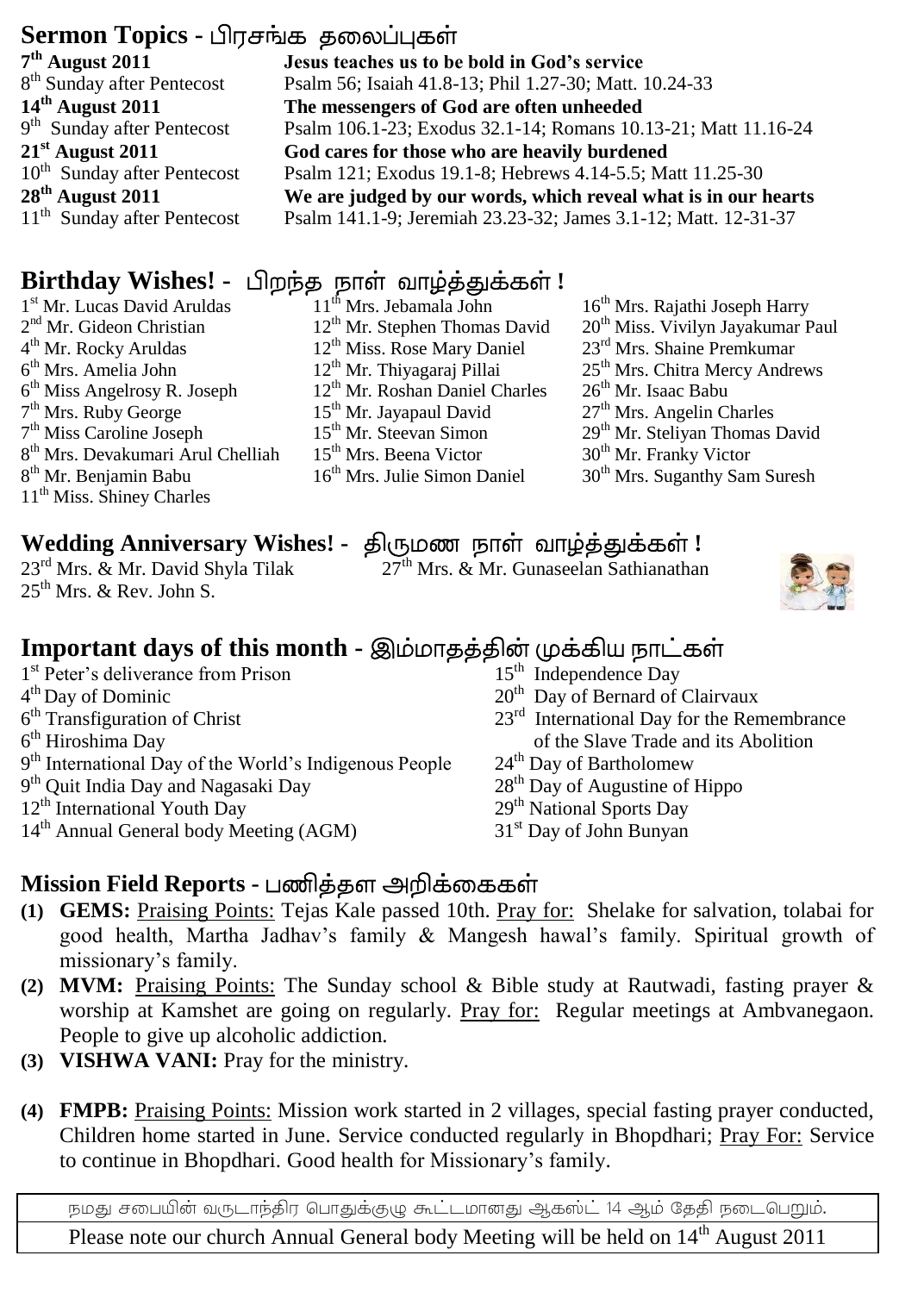| <b>Cottage Prayer Meetings-Timings: 7PM to 8PM</b>                                                      |                                             |
|---------------------------------------------------------------------------------------------------------|---------------------------------------------|
| $1^{\text{st}}$ & $2^{\text{nd}}$ Thursday ( $4^{\text{th}}$ & $11^{\text{th}}$ August)                 | Dinner arrangements                         |
| $3^{\text{rd}}$ & 4 <sup>th</sup> Saturday (20 <sup>th</sup> & 27 <sup>th</sup> August)                 | must be strictly AVOIDED                    |
| If you are directed by our Lord to host this meeting.<br>kindly register your name in the notice board; | இக்கூட்டங்களை உங்கள் வீட்டில் ஒழுங்கு       |
|                                                                                                         | செய்ய, தேவ ஏவுதலின் படி, அறிவிப்பு பலகையில் |
|                                                                                                         | பதிவு செய்யவும்                             |

#### **Bible Quiz -**

 /e-mail **14th August .** . . . **To answer in English – Please refer New International Version Bible**

- 1. நான் உம்மைப் பின்பற்றாமல் உம்மைவிட்டுத் திரும்பிப் போவதைக்குறித்து, என்னோடே பேசவேண்டாம்" என்று கூறியது யார்? Who said "Don't urge me to leave you...."?
- 2. நூக் புஸ்ககக்கில் சொல்லப்பட்ட மிகுந்த ஆஸ்கிக்காரன் யார்? Naomi had a relative on her husband's side, a man of standing from the clan of Elimelek, whose was he?
- 3. போவாசிடம் "என் ஆண்டவனே, உம்முடைய கண்களில் எனக்கு -------- வேண்டும்"
- என்றாள் ரூத்? "May I continue to find \_\_\_\_\_\_\_\_\_\_\_\_\_\_\_\_\_\_\_\_ eyes" said Ruth to Boaz?<br>எதில் நைத்தின் துணிக்கையைத் தோய்த்துக்கொள்ளுமாறு போவாஸ் 4. எகில் ஈுக்கின் துணிக்கையைக் ருத்திடம் ? When Boaz said to Ruth to come and have some bread, he asked her to dip the bread in what?
- 5. போவாஸ் பசிக்குக் குடிக்கு, மகிம்ச்சியாயிருந்த போது எங்கு படுக்குக் கொண்டான்? Where did Boaz lie after he had finished eating and drinking?
- 6. எவ்வளவு படி வாற்கோதுமையை ரூத்திடம் போவாஸ் கொடுத்தான்? How many measures of barley did Boaz give Ruth
- 7. யாருடைய வயல்நிலத்தின் பங்கை மோவாப் தேசத்திலிருந்து திரும்பி வந்த நகோமி விற்றாள்? Whose piece of land did Naomi, who came back from Moab, sell?<br>தான் வயல் நிலக்கின் பங்கை வாங்கவில்லை என்பகற்கு அடையாளமாக அந்க
- 8. சுகந்தாவாளி செய்தது என்ன? What was the gesture done by the guardian-redeemer when he did not want to buy the piece of land from Naomi?<br>ரூத் எத்தனை குமாரரைப்பார்க்கிலும் கன்
- மாமியாருக்கு 9. அருமையாயிருந்ததாக சொல்லப்பட்டிருக்கிறது? Ruth was credited that she was better to Naomi than how many sons?
- 10. ராமின் தகப்பன் யார்? Who was the father of Ram?

## **Book of Ruth –**

The peaceful story of Ruth is set in the violent times of the book of Judges. Ruth, a Moabite woman, is married to an Israelite. When he dies, Ruth shows uncommon loyalty to her Israelite mother-in-law and deep devotion to the relatives and through this marriage becomes the greatgrandmother of David Israel's greatest King. The stories of Judges show the disaster that came when God's people turned away from him. Ruth shows the blessing that came to a foreigner who turned to Israel's God, and so became part of his faithful people.

ரூத்தின் வரலாறானது நியாதிபதிகளின் காலகட்டங்களில் நடந்தது. இப்புத்தகத்தில் ஒரு அந்நிய பெண் இஸ்ரவேலின் தேவனின் ஆசீர்வாதத்தை பெற்றகையும் மற்றும் அவள் இஸ்ரவேல் ஜனத்தோடு இணைந்ததையும் அறிகிறோம். மோவாபியளான ரூத் தனது .<br>இஸ்ரவேல் கணவன் இறந்து போன் நேரக்கிலும் கனது மாமியார் மற்றும் கனது கணவனின் உறவினர்களிடம் மிகுந்த விசுவாசமாக இருந்ததையும் இதன் மூலம் இஸ்ரவேலின் மிகச்சிறந்த மன்னனான தாவீதின் கொள்ளு பாட்டியாகும் சிறப்பு பெற்றதையும் அறிகிறோம்.